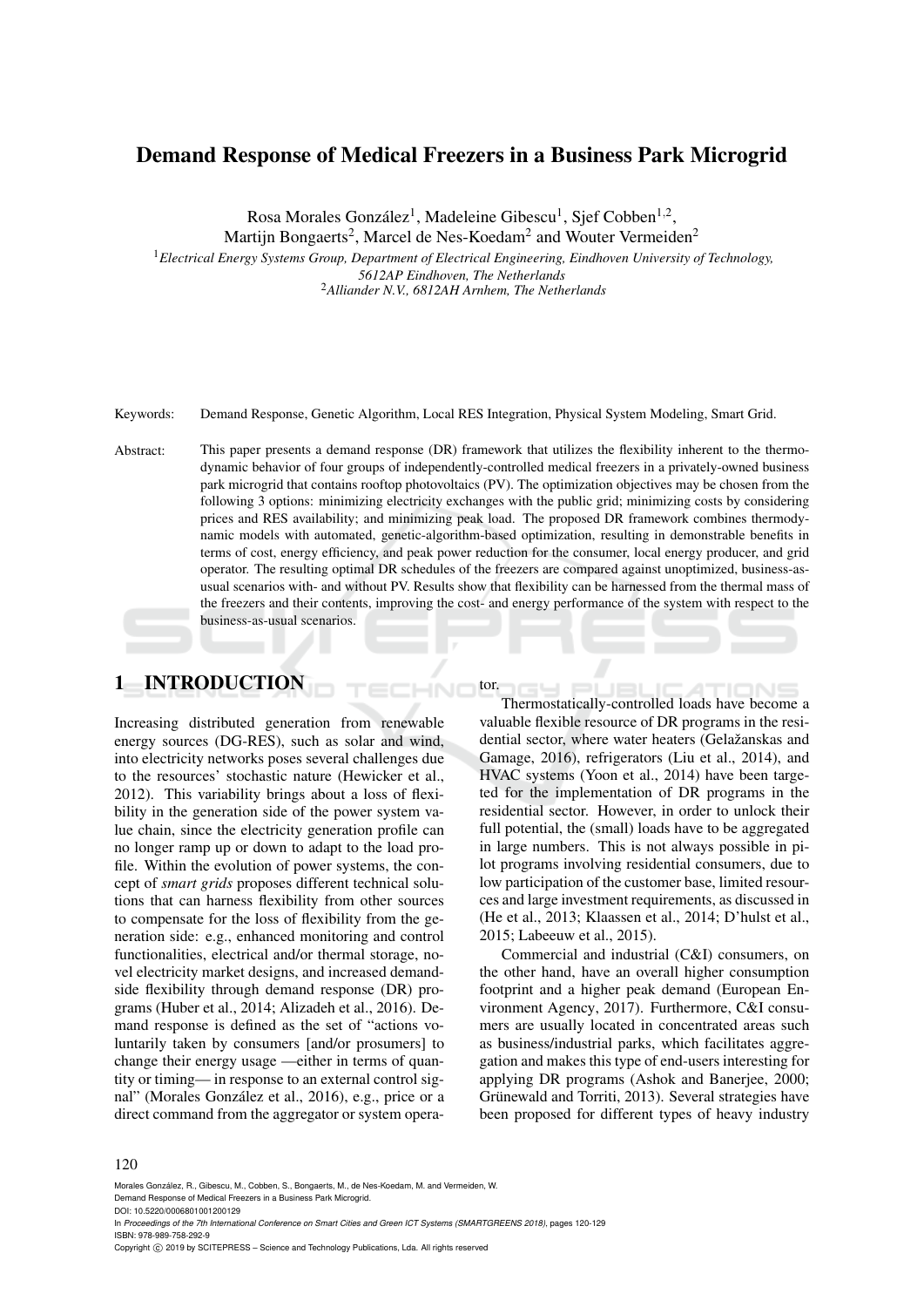in works such as (Matthews and Craig, 2013; Mitra et al., 2013; Finn and Fitzpatrick, 2014), but DR is still not implemented systematically in this sector because industrial consumers' energy needs vary greatly from one another and applications for DR can be restricted in scope due to the nature or sensitivity to changes of the processes inherent to the industry (Samad and Kiliccote, 2012; Ton and Smith, 2012).

Authors such as the ones from (Zavala, 2013; Ma et al., 2015; Yin et al., 2016; Hurtado et al., 2017) have written extensively on the flexibility of commercial buildings in cities through buildings' passive thermal capacitance and HVAC controls. Their findings on the DR potential of commercial buildings are especially relevant to the case of the Netherlands, where the service industry is the second largest energy consumer behind heavy industry (Centraal Bureau voor de Statistiek, 2017a). This sector has seen steady and rapid growth in the past twenty years and contributes to the highest added value and employment in the Dutch economy (Compendium voor de Leefomgeving, 2017).

In this work, we focus on the DR potential of the health services sector, ranked in the top three sectors of the Dutch economy (Centraal Bureau voor de Statistiek, 2017b). We propose and test a DR framework with a case study of a business park microgrid with local PV generation in which the flexible load is a medical freezing warehouse. Freezer loads are shifted in time by automated DR actions, controlling the medical freezers in four independent clusters, while treating PV production as a curtailable/reparameterizable resource. The case study evaluates the benefits of the DR program over a 48-hour time window with a resolution of 15-minutes. We study a 48-hour optimization window in order to observe the temperature dynamics of the freezers on a longer term than day-ahead, and to solve a more complex problem that can test the robustness of our framework.

Our main contributions are the iterative embedding of the thermodynamic freezer model into an optimization algorithm to form a single DR framework, and its application to a real-world situation. This work explores 1) how flexibility can be harnessed from the freezer contents' thermal mass, and 2) what the resulting benefits are in terms of cost, energy efficiency and peak load reduction for the consumer, the local DG-RES producer, and the operator of the business park microgrid.

The rest of the paper is organized as follows: Section 2 describes the mathematical models, and Section 3 describes the case study used for this work. In Sections 4 and 5, results are presented and discussed. Finally, conclusions and directions for future



Figure 1: Equivalent RC circuit of the medical freezers.

work are stated in Section 6.

### 2 METHODOLOGY

This section describes the mathematical models and algorithms that make up the physical models, in combination with our optimization-based DR framework.

### 2.1 Thermodynamic Modeling

The thermodynamics of the medical freezers in the research facility can be described by a first-order dynamic system, as described in works such as (Zaparoli and de Lemos, 1996; Lampropoulos et al., 2013; Kalsi et al., 2011; Hurtado et al., 2015; Wilson et al., 2015). The generic, lumped parameter resistance/capacitance (RC) circuit model, shown in Figure 1, is used to achieve a better understanding of how the thermal mass of buildings can unlock demand-side flexibility in terms of available shifting power and duration and possible energy/cost savings. This simplified representation of end-user premises allows us to 1) capture first-order transients without having to perform a heavily-detailed simulation, and 2) facilitate the real-time implementation of the optimization framework we use in our DR program. The system of equations describing the thermodynamic behavior of the medical freezers is given in equation (1):

$$
(mc_p)_{ic}dT_{ic}(t)/dt = -(T_{ic} - T_{in})/R_{ic-in}
$$
 (1a)

$$
(mc_p)_{in} \frac{dT_{in}(t)}{dt} = \frac{T_{ic} - T_{in}}{R_{in}} - \frac{T_{in} - T_{sup}}{R_{in}}.
$$

$$
R_{ic-in} \t R_{in-sup}
$$
  
- 
$$
\sum_{n=1}^{N} \frac{T_{in} - T_{e,n}}{R_{e,n,1} + R_{e,n,2}}
$$
 (1b)

$$
(mc_p)_{e,n} \frac{dT_{e,n}(t)}{dt} = \frac{T_{in} - T_{e,n}}{R_{e,n,1} + R_{e,n,2}} - \frac{T_{e,n} - T_{amb}}{R_{e,n,3} + R_{e,n,4}} \quad \forall n \in [1, N]
$$
 (1c)

$$
0 = (T_{in} - T_{sup})/R_{conv} + \dot{Q}_{sup}
$$
 (1d)

121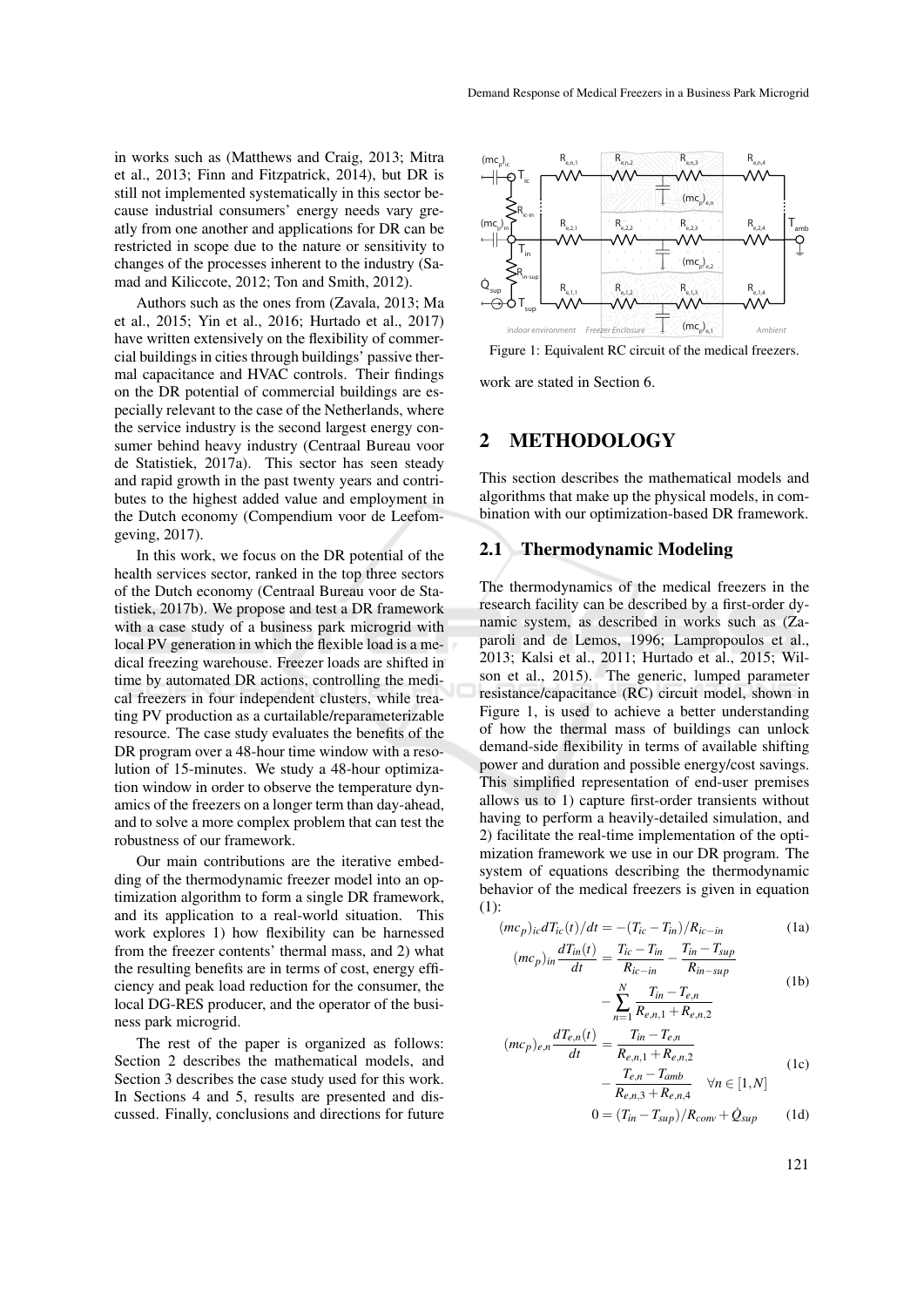where  $(mc_p)_x$  denotes heat capacity in J/K;  $dT_x(t)/dt$ , is the rate of change temperature with respect to time in K/s; and  $R_x$  denotes thermal resistance in K/W. The subscript *x* is a stand-in for the subscripts *ic*, *in*, *sup* and *e*,*n*, (see corresponding blocks in Figure 1) which denote the freezer's interior contents, indoor air, heat supply system (evaporator coil), and *n* number of enclosure elements out of a total *N* (e.g., freezer roof, walls, floor), respectively. *Tamb* is the ambient temperature (i.e. temperature of the conditioned space in which the freezers are kept) as a function of time in degrees Kelvin (K),  $\dot{Q}_{\text{sup}}$  is the heat extracted by the freezer's mechanical cooling system in watts, and *Tsup* is the supply temperature of the mechanical cooling system in K.

Mechanical heat extracted is related to electrical power consumption,  $\dot{W}_{el}$ , through the coefficient of performance (COP) of the freezers' mechanical cooling system, defined by (2):

$$
COP = \dot{Q}_{\text{sup}} / \dot{W}_{el} \tag{2}
$$

Assuming that the conditioned space in which the freezers are kept is maintained at a constant temperature to ensure the optimal operation of the mechanical refrigeration system, we may assume a constant COP; hence, mechanical heat extracted is given by (3):

$$
\dot{Q}_{sup} = COP \times \dot{W}_{el} \tag{3}
$$

Finally, assuming we can independently control the operation of the medical freezer in *i* clusters, the electricity consumption of each cluster at time *t* is given by  $(4)$ :

$$
E(i,t) = \int_{t-1}^{t} \dot{W}_{el}(i,t)dt
$$
 (4)

#### 2.2 Optimization Problem Formulation

Let us consider that the ON/OFF signal of the medical freezers of cluster *i* at time *t* is defined by the binary variable  $β(i, t)$ . The net energy imported from the grid of all *I* freezers at the research facility,  $E_{net}(t)$ , after combining the predicted contribution of local DG-RES in the microgrid  $E_{RES}(t)$  and the electricity consumption of the independently-controlled freezer clusters *i* at time *t*,  $E(i,t)$ , is expressed by (5):

$$
E_{net}(t) = \sum_{i=1}^{I} \beta(i, t) E(i, t) - E_{RES}(t)
$$
 (5)

The optimization problem (6a) signifies choosing the ON/OFF switching schedules  $(\beta(i, t))$  and the PV

production schedule  $E_{RES}(t)$  over the whole time horizon, with the objective of minimizing energy exchanges with the regional grid (7), peak power consumption (8), or overall energy cost (12). Each of these optimization problems is analyzed separately. The freezer temperatures  $(T_{in}(i,t))$  must not exceed the critical values required by the end-users (6b). Physical constraints of local DG-RES production (6c) are considered. Finally, the rated capacity of the connection, *Pmax*, should not be exceeded (6d). The optimization problem takes on the form (6):

$$
\min_{\beta, E_{RES}} \Omega = \Phi \tag{6a}
$$

$$
\text{s.t.} \quad T_{min}(i, t) \le T_{in}(i, t) \le T_{max}(i, t) \quad \forall i, t \quad (6b)
$$

$$
0 \le E_{RES}(t) \le E_{RES}^{max}(t) \quad \forall t \tag{6c}
$$

$$
|P_{net}| \le P_{max} \tag{6d}
$$

with  $P_{net}(t) = \sum_{i=1}^{I} \beta(i, t) \dot{W}_{el}(i, t) - P_{RES}(t)$ .  $\Phi$  stands in for  $\Phi_e$  (7) in the energy consumption minimization-,  $\Phi_p$  (8) in the peak load reduction-, and  $\Phi_c$  (12) in the energy cost minimization problem variants:

$$
\Phi = \Phi_e = \sum_{t=1}^{T} |E_{net}(t)| \tag{7}
$$

$$
\Phi = \Phi_p = \max(|P_{net}|) \tag{8}
$$

For the cost optimization problem, let λ*RES* be the price per kilowatt-hour the local consumer pays for buying locally-produced energy in the microgrid, λ*grid* the price for buying electricity from the regional electricity supplier, and  $\lambda_{feedin}$  the tariff the local DG-RES producer gets for exporting PV to the regional distribution network. Let us assume that the DG-RES producer sells its electricity at a lower price than the consumer would pay for electricity from the regional electricity supplier, and that the feed-in tariff it gets for feeding the electricity back into the regional network is considerably less than that it receives for selling electricity locally within the microgrid (9):

$$
\lambda_{feedin} \ll \lambda_{RES}(t) < \lambda_{grid}(t) \quad \forall t \tag{9}
$$
\nThe total cost for the consumer is given by (10):

$$
\sum_{t=1}^{T} (\lambda_{RES}(t) E_{RES}(t) + \lambda_{grid}(t) E_{imports}(t))
$$
 (10)

where  $E_{RES}(t)$  is energy consumed from local DG-RES, and  $E_{\text{imports}}(t)$  is energy consumed from grid imports in the microgrid —i.e., when  $E_{net} > 0$ — at time *t*. The total revenue for the DG-RES producer from feeding in energy back into the grid —i.e., when  $E_{net} > 0$ — is denoted  $E_{exports}(t)$  and defined as (11):

$$
\sum_{t=1}^{T} (\lambda_{RES}(t)E_{RES}(t) + \lambda_{feedin}(t)E_{exports}(t))
$$
 (11)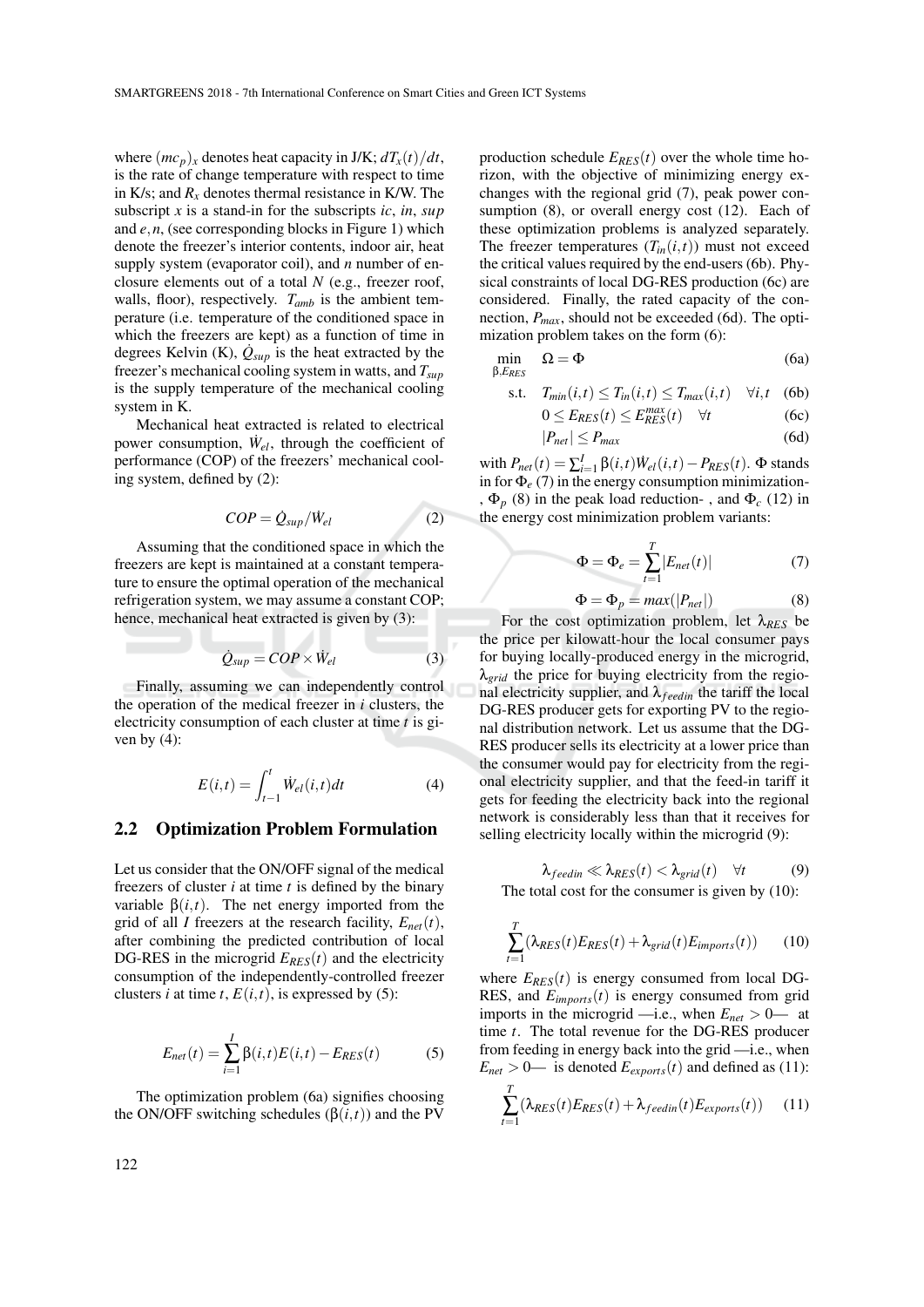Maximizing producer revenue and minimizing consumer costs, we have:

$$
\Phi = \Phi_c = \sum_{t=1}^{T} (\lambda_{grid}(t)E_{imports}(t) - \lambda_{feedin}(t)E_{exports}(t))
$$
\n(12)

Constraint (6b) determines the flexibility of the freezer and enforces the critical temperature ranges for each freezer cluster *i*:  $T_{min}(i,t)$  and  $T_{max}(i,t)$ . The values of  $T_{in}(i,t)$  are obtained from the thermodynamic freezer submodels. Constraint (6c) enforces the physical upper and lower bounds of local DG-RES production. The resulting non-linear, mixed-integer optimization problem is too complex to be solved by traditional methods in reasonable time. From the family of heuristic search techniques, we opted for the genetic algorithm (GA) for its ability to efficiently deal with both continuous and discrete decision variables.

#### 2.3 Interaction Between Models

While conventional freezer temperature controls have a fixed set-point temperature and fixed temperature trip points based on indoor air temperature measurements, our multiphysics DR framework couples and iteratively intertwines the thermodynamic freezer models with the GA-based optimization framework to: 1) calculate temperature limits based on the freezer contents instead of the indoor air to gain extra flexibility from the products' inherent thermal mass; and 2) to devise optimal on/off strategies for all freezer clusters in the building, such that the objectives of minimal cost, maximal energy self-sufficiency or minimum peak load are achieved. Note that the optimization problem will determine the entire 48-hour switching schedule in advance of real-time, assuming perfect knowledge and/or accurate forecasts of all influencing factors: feed-in tarrifs, wholesale and local market prices, and short-term PV production.

## 3 CASE STUDY

This section describes the case study for which the simulation experiments were performed, as well as all relevant technical characteristics.

Our DR framework is applied to a freezing warehouse used for medical research in the Netherlands. The medical freezing facility is located in a business park that operates as a local, private microgrid interconnected to the regional grid via a consumer

substation. Grid constraints are not an issue in this case, since all network assets have been overdimensioned. A 250-kWp photovoltaic installation consisting of  $1700 \text{ m}^2$  of crystalline PV panels is also coupled to the business park microgrid through the consumer substation. The PV modules are made of crystalline silicone, and have a 15% efficiency. The energy conversion efficiency of the PV modules is 80%. Overall, the PV system efficiency is thus 12%. Electricity generated locally by the PV installation is 157 MWh/y. The medical freezing facility consumes approximately 1.4 GWh/y. It stores blood samples at a temperature of  $-80^{\circ}$ C in 120 freezer units. The freezer units consume approximately 500 MWh/y in total, representing 35% of the total energy consumption in the medical freezing facility.

The blood samples are preserved in a glycerol solution for long-term storage. In setting our flexibility thresholds for the freezer temperatures, we refer to industry best practices. These dictate that the temperature of the glycerolized red blood cells during storage should not exceed - $60^{\circ}$ C in order to avoid the deterioration of the samples (Maharashtra State Blood Transfusion Council, 2014; Eftekhar, 1989; Wessling and Blackshear, 1973). We set a conservative flexibility temperature upper limit of -70◦C to remain well within the limits for sample quality preservation. The temperature of the blood samples, (i.e., the temperature of the freezers' internal contents,  $T_{ic}$  in Figure 1 and eq. (1) will be used for the constraints formulation of the optimization problem. This means that  $T_{ic}$  will be allowed to oscillate between -80 and -70°C with a tolerance of  $\pm 0.3$ °C to account for system delay in our GA-based controller.

The density and specific heat capacity of glycerolized red blood cells for the freezer working temperatures are compiled from (Eftekhar, 1989; Wessling and Blackshear, 1973), and are shown in Table 1, and compared against values for whole blood, as a reference. The values for glycerolized red blood cells will be used in our DR framework's building models to represent the internal contents of the medical freezers.

In this work, we assume that 1) the internal contents of the freezer are already "at temperature", and 2) there is no in- or outflow of samples during the 48h time horizon of the DR optimization problem. In other words, the mechanical refrigeration system of the freezers are only used to maintain the product temperature. We contend this is a reasonable assumption given that the medical freezing warehouse is a longterm research facility in which samples are kept in storage in the order of years, even decades.

In our energy calculations for the medical research freezing facility, we neglect the base electricity load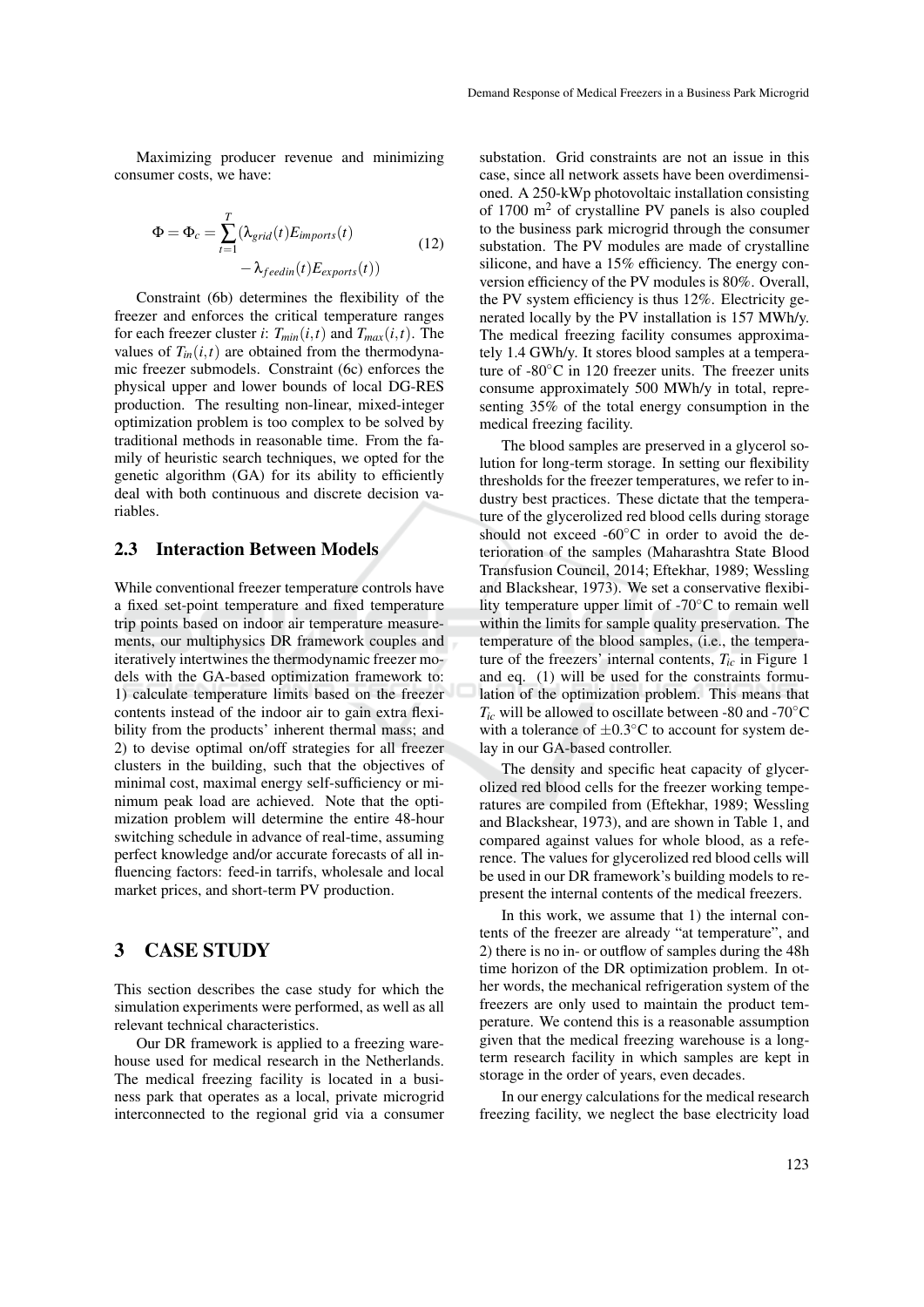Table 1: Thermophysical properties of blood components.



Figure 2: Dynamic electricity prices for the end-users of the microgrid.

and any loads triggered by human interaction. Heating or cooling loads required to balance ventilation and internal heat gains/losses from lighting, people, and equipment could be additional sources of flexibility in the building, but are not taken into consideration in the present case study.

We assume that all end-users are subjected to the same hourly electricity prices; and that electricity prices and PV generation for the optimization horizon can be forecasted with a reasonable degree of accuracy. Expected day-ahead electricity prices<sup>1</sup> and PV generation values for average irradiation days<sup>2</sup> used in the simulations are shown in Figure 2 and Figure 3.

Three optimization objectives are considered separately: 1) energy minimization (i.e., reducing energy exchanges with the regional grid), 2) cost minimization, and 3) peak load minimization. The optimization results are compared against a Business-As-Usual (BAU) scenario, where temperature control in the freezers is driven by their conventional, continuously-operating thermostats with a fixed setpoint and deadband. We compare results of switching all 120 freezers at the same time in the BAU scenario (worst-case scenario for peak load) against having four clusters of 30 freezers each that can be independently controlled. Because grid constraints are not an issue in the present case study, we set *Pmax* to the

<sup>2</sup>Based on data from http://www.soda-pro.com/webservices#radiation



Figure 3: PV production profiles for two consecutive average solar irradiation days in the Netherlands (1700*m* 2 , system efficiency 12%).

worst-case scenario for peak load, or 132 kW, in constraint (6d).

The design variables of the optimization problem are the 15-minute switching schedules of the mechanical refrigeration system for all freezer clusters, binary variable β(*i*,*t*), and the 15-minute DG-RES production schedules,  $E_{RES}(t)$ .  $E_{RES}$  is a continuous nonnegative variable on the interval [0,1] based on the maximum forecasted production for that 48-hour time horizon. For the 48-hour time window of the case study, β has a length of 193 elements per *i* cluster of freezers, and the microgrid-aggregated *ERES* has a length of 193, resulting in a phenotype of 965 elements. Results were obtained by parallelizing the GA computations into twenty-eight pools of workers using MATLAB's Parallel Computing Toolbox. The simulations were carried out using an Intel Xeon CPU with two processors running at 2.6 GHz.

#### 3.1 Freezer Model

Each of the ultra-low temperature freezers used in the medical research facility have a rated capacity of 1.1 kW and a COP of 0.575 at  $T_{amb} = 25^{\circ}$ C. Their electricity consumption under no-load conditions —i.e., with an empty freezer— at a setpoint of -80  $\degree$ C is 11.5 kWh/day. The peak load when all freezers are on at the same time is 132 kW.

The freezers' external and internal dimensions are  $1030 \times 882 \times 1993$  mm and  $870 \times 600 \times 1400$  mm. respectively. The freezer enclosures are 80 mmthick, and consist of vacuum-insulated panels sandwiched between painted AISI type 304 stainless steel sheets, which are commonly used in the manufacturing of cryogenic vessels and refrigeration equipment. Thermophysical properties of the freezer enclosure were calculated with data from (ASM Aerospace Specification Metals Inc., ; MatWeb, 2017), and are given in Table 2.

The heat transfer mechanisms we consider in the freezer model are conduction and convection. The low emissivity values of the freezer enclosure materials make the magnitude of radiative heat transfer negligible compared to the magnitudes of the conductive heat transfer from the evaporator coils to the inner chamber of the freezer, and the convective heat transfer due to the forced air distribution system inside the freezer chamber.

The internal volume of each freezer is 729 liters, which can fit 576 vial storage boxes, each containing one hundred 1-ml samples. This means that the total volume of blood samples contained in each freezer is 57.6 liters, or approximately 8% of the total volume of the freezer chamber.

<sup>&</sup>lt;sup>1</sup>Based on data from https://transparency.entsoe.eu/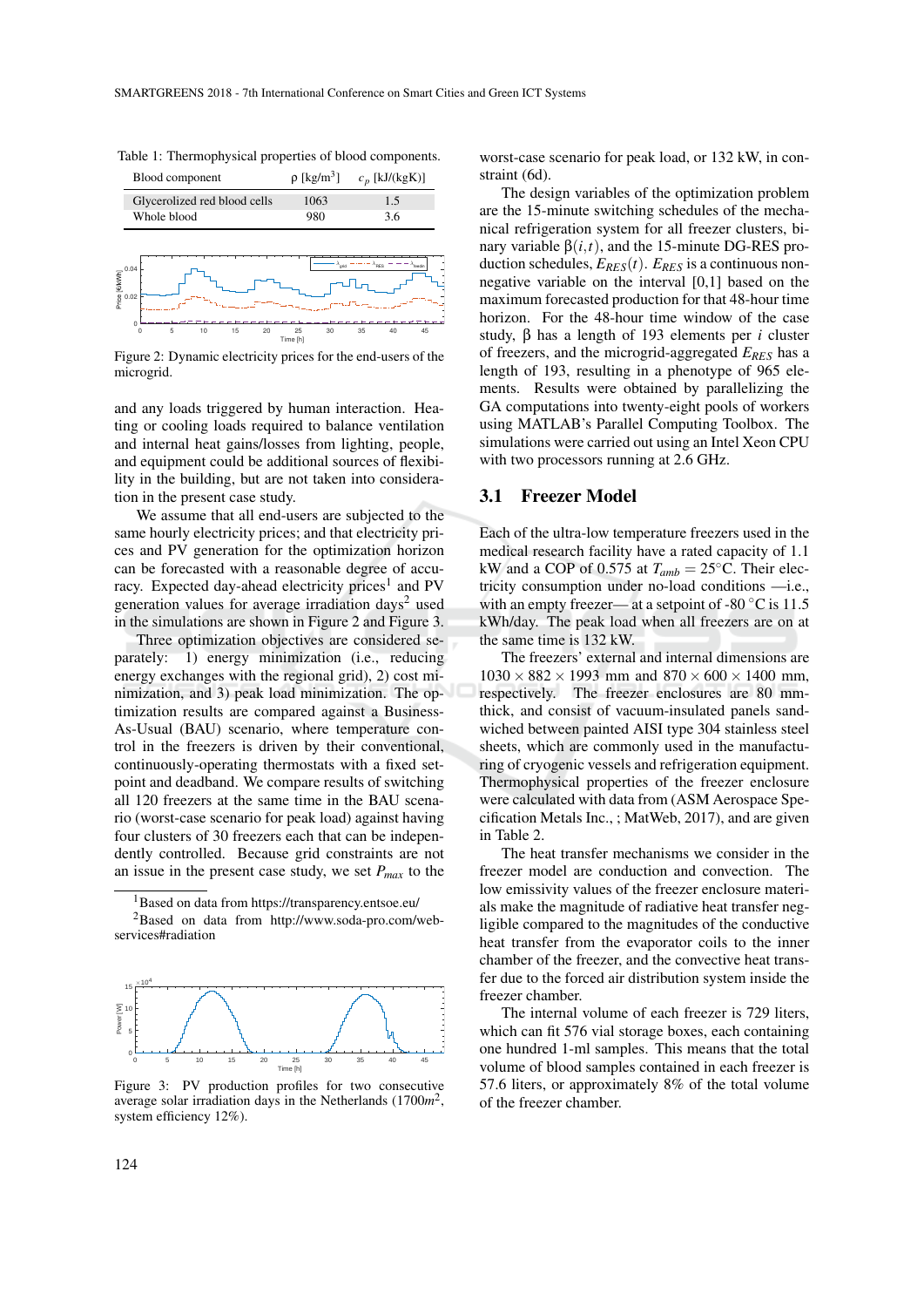Table 2: Thermophysical properties of the freezer enclosure.

|                               | Value | <b>Unit</b>       |
|-------------------------------|-------|-------------------|
| Thermal conductivity, $k$     | 0.01  | W/(mK)            |
| Heat transfer coefficient, h  | 8     | $W/(m^2K)$        |
| Specific heat capacity, $c_p$ | 650   | J/(kgK)           |
| Density, $\rho$               | 186   | kg/m <sup>3</sup> |



Figure 4: Pull-up system response comparison.

### 3.2 Freezer Model Validation

In order to validate our model, we compared a simulation of the freezer response without any load nor contributions from the refrigeration system with the freezer pull-up curve from the manufacturer. The system response simulation in Figure 4 is shown in a solid blue line against the manufacturer data, plotted as a dashed red line. There is a very good match between the manufacturer data and simulation results, which means that the model is sufficiently accurate for our purposes. The figure shows that the time constant of the system is approximately 70 hours with an empty freezer. Our results are also in the same order of magnitude, but comparatively higher than those in refrigerators for residential applications, where a time constant of approximately 20-30 hours is found (Verzijlbergh and Lukszo, 2013). Figure 4 also compares the pull-up system response under no-load conditions (solid blue line) against the fully-loaded freezer with blood samples described in the previous subsection (purple dash-dotted line). It can be seen from the figure that the time constant of the system increases almost threefold, going from 70 hours in the no-load case to 200 hours in the fully-loaded case, which is as expected.

We also simulated the performance of the freezer under no-load conditions and compared it against the electricity consumption given by the manufacturer. Simulation results under no-load conditions show that the daily electricity consumption of the freezer is 12.4 kWh/day. This represents a 7% error difference, but is nevertheless a good, if conservative, approximation of the freezer's cooling capacity that will take into account future degradation of the freezer's mechanical refrigeration system that comes with normal use.

### 4 RESULTS

This section presents the simulation results for the BAU scenario, plus the energy amount, energy cost, and peak reduction optimizations. Due to the heuristic nature of the GA, a number of local minima were found in successive runs, and the best results are reported graphically in Figs. 5-8, and are summarized and compared against each other in Table 3.

#### 4.1 BAU Scenario

Simulation results for the BAU scenario are shown in Figure 5, which contains three subplots. The topmost subplot (a) shows freezer contents (blue solid line) and indoor temperatures (red solid line) with respect to time. The middle subplot (b) shows whether the mechanical refrigeration system is switched on at every time step. Finally, the bottom subplot (c) shows the electrical power consumption with respect to time in a scenario with local PV generation, with positive values denoting consumption and negative values denoting generation.

Results show that local PV generation by itself has a beneficial effect on cost and energy reduction. However, it is possible to see from Figure 5(c) and Table 3 that an uncontrolled PV production has an adverse effect in the system, in the form of a 5% increase in the peak load from 132 to 139 kW.

#### TIONS 4.2 Optimization Results

Optimization results are shown in Figure 6, Figure 7 and Figure 8 for the energy, cost, peak power minimization objectives, respectively. The subplots and legends for all optimization results are analogous to those of Figure 5. In subplot (a), *Tiblood* denotes the temperature of the blood samples of cluster *i* of independently controllable freezers. The DR scheduling process took approximately one and a half hours to converge for each run in the MATLAB/Simulink simulation environment.

The energy minimization objective is apparent in Figure 6(b), since net energy exchanges with the electricity grid during times of solar energy production are kept as close to zero as possible. The ability to reduce the cooling load without infringing upon the thermal safety boundaries is due to the freezers' thermal mass; i.e., the summation of the heat capacities of the different freezer enclosure elements and their contents: term  $(mc_p)_x$  in (1). Because of this need to keep grid imports and exports to a minimum, the PV utilization rate goes down to 77% with respect to the uncontrolled BAU scenario with PV. Energy and cost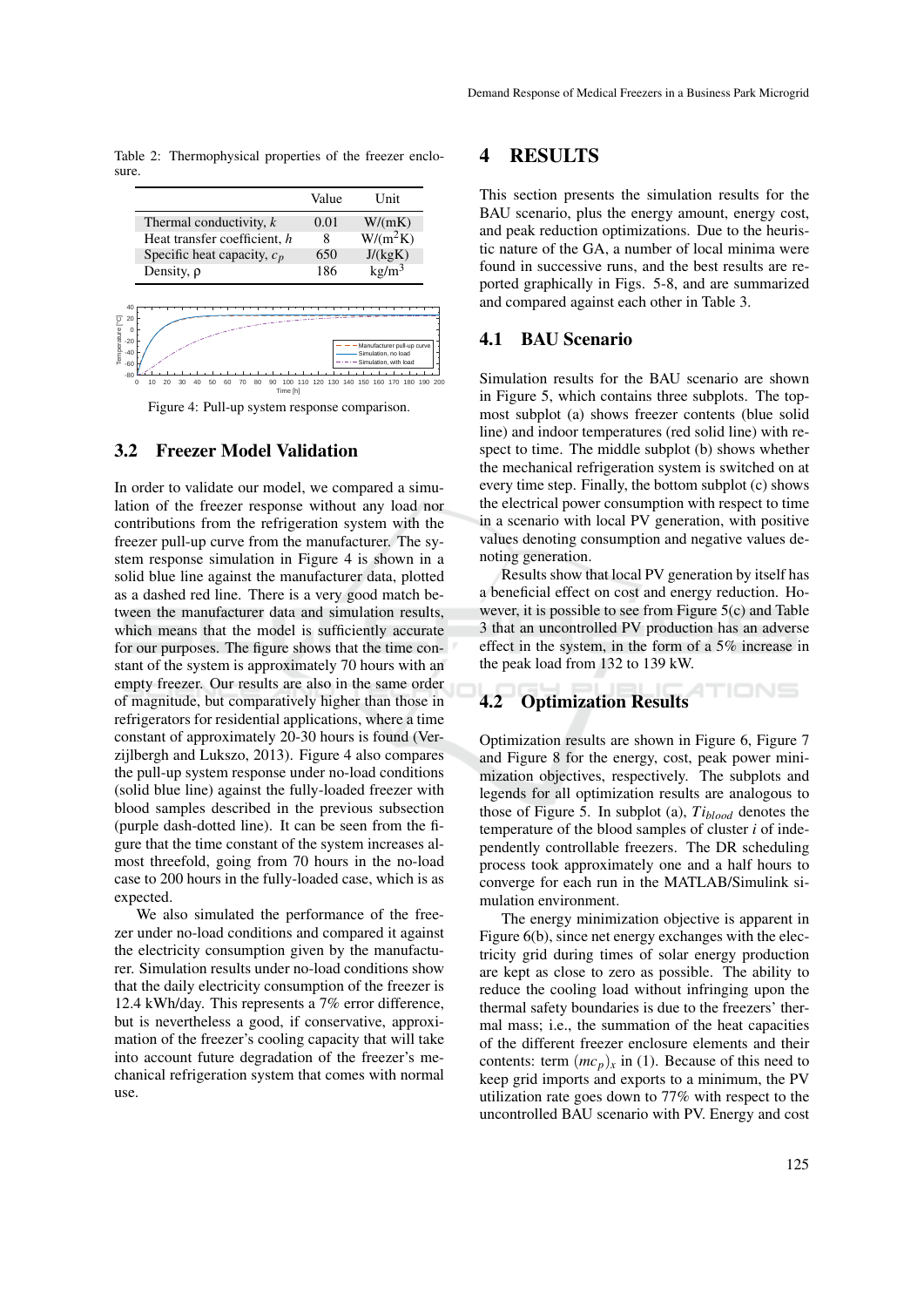|                        | Energy [kWh] |                |                   | [€]            | $\lceil \% \rceil$ |                   |                   |                   |
|------------------------|--------------|----------------|-------------------|----------------|--------------------|-------------------|-------------------|-------------------|
| <b>Scenario</b>        | Imports      | <b>Exports</b> | Total<br>exchange | Social<br>cost | Cost<br>savings    | Energy<br>savings | Peak<br>reduction | PV<br>utilization |
| BAU, no PV             | 3369.3       | $\Omega$       | 3369.3            | 92.89          |                    |                   |                   | $\Omega$          |
| $BAU + PV$ , no DR     | 2235.1       | 793.2          | 3028.3            | 59.15          | 36                 | 10                | $-5$              | 100               |
| Energy optimization    | 1482.1       | 35.1           | 1517.2            | 40.11          | 57                 | 55                | $\Omega$          | 77                |
| Cost optimization      | 1423.8       | 280.6          | 1704.4            | 36.92          | 60                 | 49                | $\Omega$          | 88                |
| Peak load optimization | 2158.7       | 138.5          | 2297.2            | 58.37          | 37                 | 32                | 25                | 50                |

Table 3: Optimization results vs BAU scenario.



Figure 5: Results for the BAU scenario + DG-RES, no DR.

savings are 55% and 57% respectively; however, this optimization objective does not have any noticeable effect on peak reduction.

From Table 3, although net energy consumption is higher in the cost optimization scenario, cost performance slightly improves, signifying a reduction of 60% with respect to the BAU scenario. Results in Figure 7(c) show that consumption concentrates not only on the times where the electricity prices are low, but also where PV production is highest. As can be seen in Table 3, the PV utilization rate is 12% less than in the BAU case with uncontrolled PV generation and no DR.

The peak power minimization objective does precisely what it is supposed to do, keeping at most three freezer clusters on at the same time or having all four clusters on at times where PV is being produced to keep peak power as low as possible. This scenario had the lowest energy and cost savings performance of the three optimization objectives studied in this work. However, the results obtained for the peak minimiza-



Figure 6: Results for energy minimization.



Figure 7: Results for cost minimization.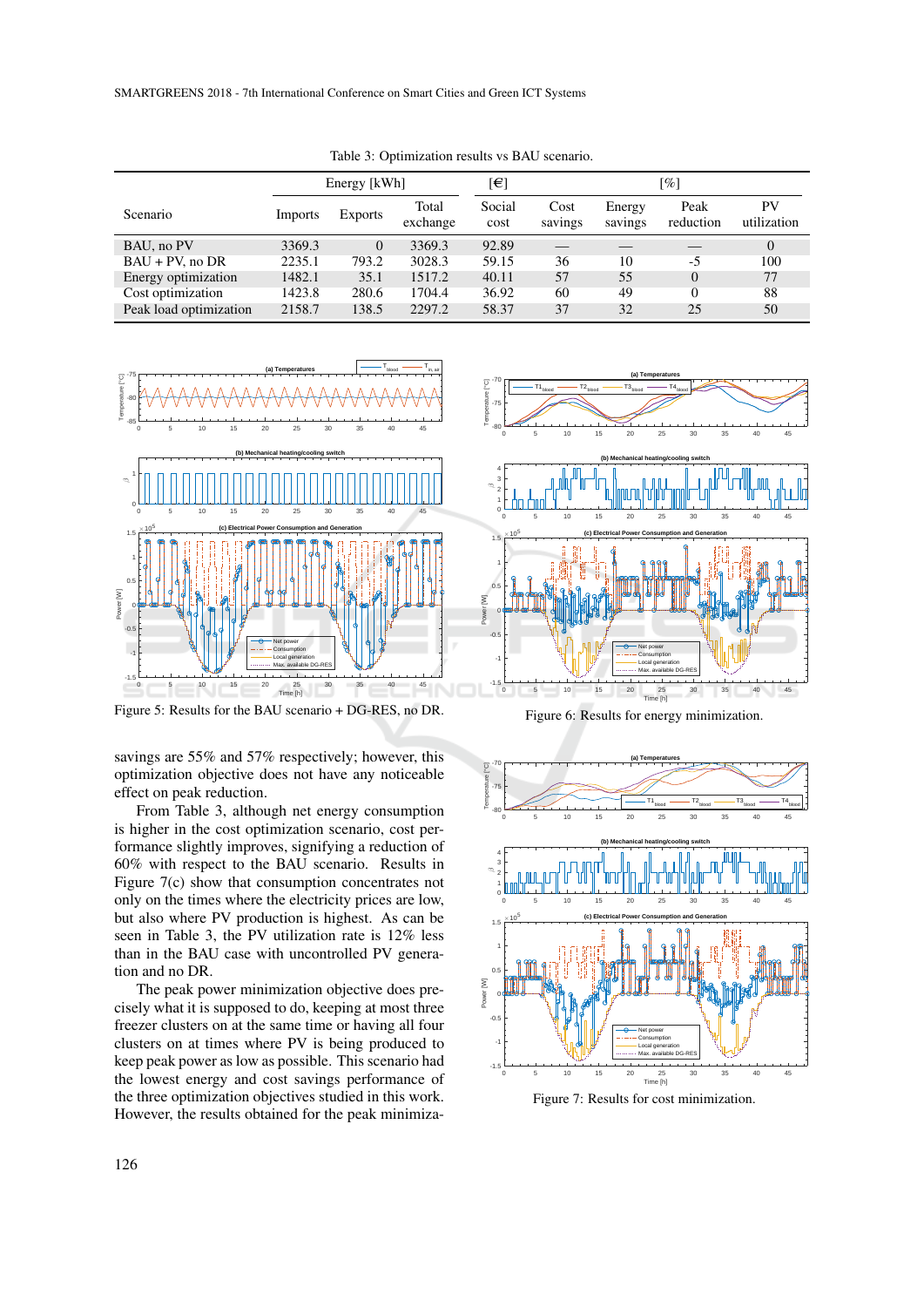

Figure 8: Results for peak minimization.

tion objective still outperform those for the BAU with uncontrolled PV scenario, with the added benefit of reducing net peak power by 25%: a benefit that is extended not only for the microgrid consumers' capacity connection fees but also to the network operator, as network reinforcements due to increased loads can be delayed (although in this case study it is not a critical problem).

Figure 9 shows the distribution of fitness function values from all the successive simulation runs for each optimization variant. They are expressed as the difference with respect to the results from the BAU scenario. Mean values for the simulation successions performed for this work were  $(46 \pm 8)\%$  for the energy-,  $(56 \pm 2)\%$  for the cost minimization, and  $(21 \pm 6)\%$ for the peak reduction variants.

### 5 DISCUSSION

The results presented in the previous section show the potential of implementing both price-responsive (cost minimization) and direct control (peak load minimization) DR programs to harness flexibility from C&I customers' thermostatic loads. The benefits of harnessing this flexibility are clear and attractive, in terms of reductions in the amount and overall cost of electricity demand for the end-users connected to the microgrid. In the case of peak load reduction, possible deferrals in network reinforcement investments and/or lower connection costs are also present. This assertion holds for comparisons against both the BAU scenario with no DG-RES and the BAU scenario with



Figure 9: Distribution of fitness function values for each optimization variant.

DG-RES but no demand response. The benefits of combining DR with customer thermostatic loads and local DG-RES available in the microgrid is especially evident when comparing results in terms of peak load mitigation with respect to the BAU scenario with uncontrolled PV.

To put things in a realistic perspective, it is important to mention that the 55% energy savings in the freezers' operation translates overall to 19% energy savings in the total electricity consumption of the medical research facility. This number could be increased if, apart from the freezers, we could harness flexibility from other thermostatic loads such as heating and air conditioning systems in the rest of the medical research facility.

However, while achieving these targets, the thermal inertia of the freezers is depleted at the end of the 48-hour window, since the freezer temperatures are all at or near the temperature upper bounds of -70◦C (see Figures  $6(a)$  and  $7(a)$ ). This means that some recovery time is required immediately after the 48-hour window where DR was implemented, during which the freezers can recharge their thermal buffers (i.e., cool down to -80◦C). In order to overcome this limitation, we will add end-of-horizon temperature targets in the problem formulation in future versions of this work to limit the state of charge of the thermal buffers.

Another limitation of our model is that the greater energy efficiency and lower demand/generation peaks in the C&I microgrid —while being in the interest of the microgrid as a whole— come at a loss for the local PV producer. This is because PV utilization rates become lower in the energy- and peak load minimization objectives due to PV curtailment. Since the two aforementioned optimization objectives do not take price into account, a way to increase PV utilization in these scenarios would be to add utilization constraints linked to the target payback time or return on investment for the PV producer. Similarly, in order to decrease peak load, we could include peak capacity tariffs in the objective function for the energy and cost minimization variants.

We decided to study a 48-hour window to observe the long-term temperature dynamics of the medical freezers, given the high time constant of the system. Additionally, we tested the robustness of our DR fra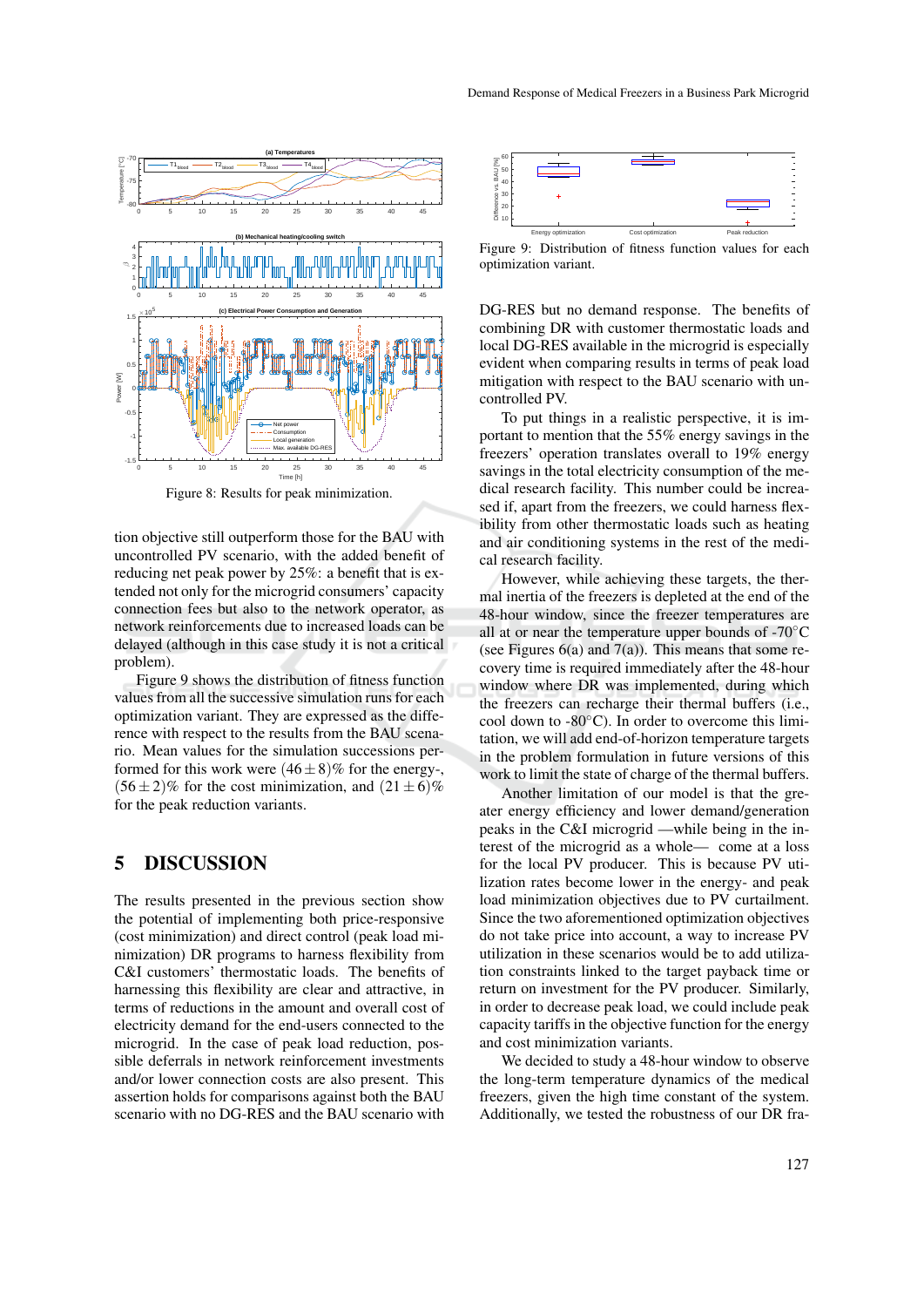mework with this expanded time window, since the optimization problem increases in complexity given the doubled number of design variables with respect to observing a 24-hour window.

However, in practice it makes more sense to create schedules on a day-ahead basis because electricity prices would be known to the aggregator 24-hours in advance and the performance of PV production forecasting models improves the closer they are used to the period of interest. More local DG-RES can be installed in the business park if additional heating/cooling systems in the buildings located there can be harnessed in the same way we have presented in this paper without changing the network infrastructure. Scaling up or down our thermodynamic models and DR framework —depending on the size of the window, the time granularity, and the number of controllable devices— should therefore present no significant challenges when performing simulations.

Additional work is needed in order to surmount some of the assumptions made when computing the optimal schedules, especially with regards to dealing with errors in the PV forecasting data. Further steps are required in order to move out of the simulation environment and into the practical implementation of the proposed DR framework in the actual customer site, especially considering that the current convergence time is quite long. Optimizing the GA implementation in MATLAB in future versions of our work will be essential to maintain the computation time below the 24-hour window in which the DR scheduling has to be made, especially when more sources of flexibility are harnessed from the microgrid customers. Because of the non-linear, combinatorial nature of the optimization problems that make up our DR framework, the heuristic methods used to solve them require multiple successive simulation runs from which the best local optima can be selected. That is, depending on the number of flexible sources/consumers in the microgrid, it would be necessary to curtail the computation time so as not to take longer than the available scheduling window, at the expense of finding a better solution (see Figure 9).

## 6 CONCLUSIONS

This work modeled and optimized the thermodynamic behavior of medical freezers in a research facility in order to quantify their potential for DR programs. In summary, the results presented show that flexibility can be harnessed from the thermal mass of the freezers' enclosure and contents, resulting in significant benefits in terms of cost and energy efficiency for the

end-user. Although uncontrolled DG-RES is already a significant benefit in terms of energy efficiency and cost with respect to the BAU scenario, adding DR has the following benefits: 1) reduces the coincidence of the loads, 2) improves cost and energy performance for the consumer; and 3) mitigates increased peak loads due to uncontrolled in-feed of DG-RES at the point of common coupling between the local business park microgrid and the regional distribution grid.

Future work will extend the scope of our proposed DR framework to the rest of the business park where the medical freezing warehouse is located, in order to combine the flexibility of the freezers in the medical research facility with other sources of flexibility available: other buildings and their heating/cooling systems, thermal buffers, and eventually electric vehicles.

## ACKNOWLEDGMENTS

Rosa Morales González would like to thank Julian Croker for providing information on the case study, and Cees Jan Dronkers for his constructive insight on the interpretation of results.

## **REFERENCES**

- Alizadeh, M. I., Parsa Moghaddam, M., Amjady, N., Siano, P., and Sheikh-El-Eslami, M. K. (2016). Flexibility in future power systems with high renewable penetration: A review.
- Ashok, S. and Banerjee, R. (2000). Load-management applications for the industrial sector. *Appl. Energy*, 66(2):105–111.
- ASM Aerospace Specification Metals Inc. AISI Type 304 Stainless Steel.
- Centraal Bureau voor de Statistiek (2017a). Energieverbruik; opbouw, bedrijfstak.
- Centraal Bureau voor de Statistiek (2017b). Monitor topsectoren 2017.
- Compendium voor de Leefomgeving (2017). Bruto toegevoegde waarde en werkgelegenheid, 1995-2016.
- D'hulst, R., Labeeuw, W., Beusen, B., Claessens, S., Deconinck, G., and Vanthournout, K. (2015). Demand response flexibility and flexibility potential of residential smart appliances: Experiences from large pilot test in Belgium. *Appl. Energy*, 155:79–90.
- Eftekhar, J. G. (1989). Some Thermophysical Properties of Blood Components and Coolants for D5U. Technical report, University of Texas San Antonio, San Antonio.
- European Environment Agency (2017). Final energy consumption by sector and fuel.
- Finn, P. and Fitzpatrick, C. (2014). Demand side management of industrial electricity consumption: Promoting